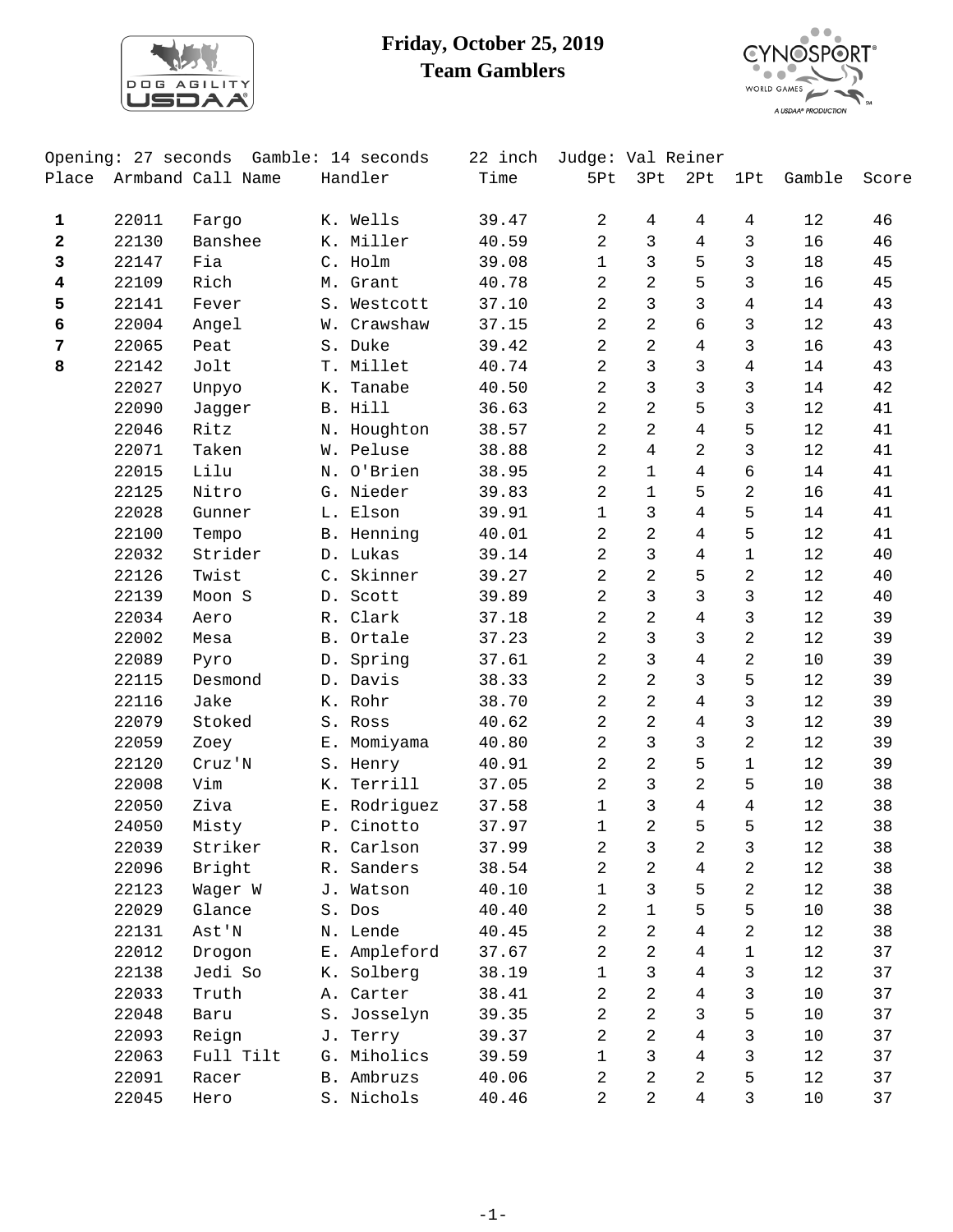| 22018 | Ping                   |       | D. Sanders            | 40.52 | $\overline{2}$ | 1              | 4              | 4              | 12                       | 37 |
|-------|------------------------|-------|-----------------------|-------|----------------|----------------|----------------|----------------|--------------------------|----|
| 24003 | Finn                   |       | E. Rossellini         | 36.94 | 2              | 3              | 4              | 3              | 6                        | 36 |
| 22085 | Hopi                   |       | L. Johnson            | 38.08 | 2              | 2              | 3              | 2              | 12                       | 36 |
| 22108 | Bindi Sue              |       | K. Miller             | 38.86 | $\overline{2}$ | 2              | 3              | 2              | 12                       | 36 |
| 22007 | Graphene               | Ρ.    | Simpson               | 39.09 | $\overline{2}$ | $\mathbf 1$    | 5              | 1              | 12                       | 36 |
| 22025 | Celebrate              |       | S. Loos               | 39.20 | $\overline{2}$ | 2              | 3              | $\overline{4}$ | 10                       | 36 |
| 22112 | Libbi                  |       | L. Landers            | 39.22 | $\overline{2}$ | $\mathbf 1$    | 4              | 3              | 12                       | 36 |
| 22122 | Smartie                |       | S. Goodwin            | 39.45 | $\overline{2}$ | 2              | 4              | 2              | 10                       | 36 |
| 22135 | Bodie                  |       | J. Kronbach           | 39.64 | $\overline{2}$ | 3              | $\mathbf{1}$   | 5              | 10                       | 36 |
| 22119 | Brio                   |       | J. Faulkner           | 40.37 | $\overline{a}$ | 2              | 3              | $\overline{2}$ | 12                       | 36 |
| 22102 | Denali                 |       | J. Bonsignore         | 35.76 | $\overline{2}$ | $\mathbf{1}$   | $\overline{4}$ | 2              | 12                       | 35 |
| 22009 | Seeker                 |       | N. Levesque           | 36.92 | $\overline{2}$ | 2              | 3              | 3              | $10$                     | 35 |
| 22005 | <b>Bob</b>             |       | M. Wirant             | 37.96 | $\overline{2}$ | $\mathbf{1}$   | 4              | $\overline{4}$ | 10                       | 35 |
| 22051 | Shazam                 |       | B. DeLaune            | 38.39 | $\overline{a}$ | 2              | 3              | $\mathbf 1$    | 12                       | 35 |
| 22066 | Bounce                 |       | L. Williams           | 39.10 | $\mathbf 1$    | 2              | 4              | $\overline{4}$ | 12                       | 35 |
| 22054 | Charlie                |       | W. Crawshaw           | 39.27 | $\overline{2}$ | 3              | 3              | $\overline{2}$ | 8                        | 35 |
| 22049 | Gracey                 |       | K. Rohr               | 39.40 | $\overline{2}$ | $\mathbf{1}$   | 4              | $\overline{2}$ | 12                       | 35 |
| 22019 | Tease                  |       | S. Vicary             | 36.31 | $\overline{a}$ | 2              | 5              | 2              | 6                        | 34 |
| 22067 | Chica                  | М.    | Speagle               | 37.90 | 2              | $\mathbf 1$    | 3              | 3              | 12                       | 34 |
| 22076 | Spider                 |       | W. Williams-Wea 38.14 |       | $\overline{2}$ | $\mathbf 1$    | 3              | 3              | 12                       | 34 |
| 22128 | Harley                 |       | B. Rutkowski          | 38.40 | $\overline{2}$ | 2              | $\overline{2}$ | $\overline{a}$ | 12                       | 34 |
| 22088 | Franky                 |       | B. Baker              | 38.93 | $\mathbf{1}$   | 2              | 4              | 3              | 12                       | 34 |
| 22150 | Johnny B               | J.    | Gauntt                | 39.32 | 2              | 2              | 1              | $\overline{4}$ | 12                       | 34 |
| 22056 | Seven                  |       | R. LaRocque           | 40.22 | $\mathbf{1}$   | 2              | 5              | $\mathsf{3}$   | 10                       | 34 |
| 22114 | Dew                    | $E$ . | Coupe                 | 40.44 | $\overline{2}$ | $\overline{2}$ | 3              | $\overline{a}$ | 10                       | 34 |
| 22070 | Cayman                 |       | N. Nance              | 38.00 | $\overline{a}$ | 2              | 3              | 3              | 8                        | 33 |
| 22152 | Varsity                |       | K. Clement            | 38.04 | $\mathbf{1}$   | $\mathbf 1$    | 6              | 3              | 10                       | 33 |
| 22104 | Venture                |       | N. Levesque           | 38.05 | 2              | $\overline{2}$ | $\overline{a}$ | 3              | $10$                     | 33 |
| 22136 | Faith                  |       | J. Moll               | 38.09 | $\overline{2}$ | 2              | 3              | 3              | $\,8\,$                  | 33 |
| 22078 | #Winning               |       | M. Hanson             | 38.35 | $\overline{2}$ | 2              | 4              | 3              | 6                        | 33 |
| 22077 | Ziggy Marley L. Jacobs |       |                       | 39.59 | 2              | 2              | 3              | 3              | 8                        | 33 |
| 22081 | BAM!                   |       | S. Levine             | 39.68 | 2              | $\mathbf{1}$   | 3              | 2              | $1\,2$                   | 33 |
| 22064 | Swig                   |       | R. King               | 40.24 | $\overline{2}$ | 2              | $\overline{4}$ | 3              | 6                        | 33 |
| 22013 | Ignite                 |       | S. Rolek              | 40.44 | 2              | 1              | 3              | 4              | 10                       | 33 |
| 22073 | Ripley                 |       | L. Harper             | 37.93 | 1              | 2              | 3              | 3              | $1\,2$                   | 32 |
| 22099 | Fixx                   |       | R. Huey               | 39.45 | 2              | 2              | 3              | 2              | $\,8\,$                  | 32 |
| 22053 | Pink Floyd             |       | A. Peach              | 40.16 | 2              | $\mathbf{1}$   | 3              | 3              | 10                       | 32 |
| 22092 | Derby                  | R.    | Quinones              | 40.19 | 2              | $\Omega$       | 3              | $\overline{4}$ | 12                       | 32 |
| 22021 | 'NSync                 | S.    | Schmitter             | 40.24 | 2              | 1              | 1              | 5              | 12                       | 32 |
| 22036 | Jiffy                  |       | L. Brigante           | 34.87 | 2              | 4              | 4              | 1              | $\mathbf 0$              | 31 |
| 22035 | Spiff                  |       | S. Haigler            | 37.66 | $\overline{2}$ | $\mathbf 1$    | 3              | 2              | 10                       | 31 |
| 22110 | Friday                 |       | S. Saldana            | 40.01 | 1              | 3              | 4              | 3              | 6                        | 31 |
| 22030 | Artie Ross             |       | L. Rose               | 40.92 | 2              | 0              | 3              | 3              | 12                       | 31 |
| 22003 | Ruckus                 |       | J. Gerhard            | 41.44 | 2              | 3              | 4              | $\overline{4}$ | $\mathcal{C}\mathcal{T}$ | 31 |
| 22040 | Jackpot                |       | L. Gormican           | 35.61 | $\mathbf{1}$   | 3              | 3              | 2              | 8                        | 30 |
| 22061 | Rhythm                 |       | L. Husson             | 38.61 | 2              | $\mathbf 1$    | 2              | 3              | 10                       | 30 |
| 22052 | Viper                  |       | D. Hill               | 41.58 | 2              | 2              | 4              | 6              | $\hbox{O}\hbox{T}$       | 30 |
| 22057 | Plenty                 |       | M. Closson            | 35.59 | 2              | 2              | 3              | 3              | $\overline{4}$           | 29 |
| 22082 | Amp C                  |       | L. Cope               | 37.71 | $\overline{2}$ | 2              | 4              | 1              | $\overline{4}$           | 29 |
| 22074 | Norm                   |       | D. Rohaus             | 38.40 | 2              | 2              | 3              | $\mathbf 1$    | 6                        | 29 |
| 22016 | Legacy                 |       | J. Gauntt             | 40.24 | 2              | 1              | 1              | $\overline{4}$ | 10                       | 29 |
| 22010 | Rogue                  |       | D. Scott              | 40.85 | 1              | 2              | 3              | $\overline{4}$ | 8                        | 29 |
|       |                        |       |                       |       |                |                |                |                |                          |    |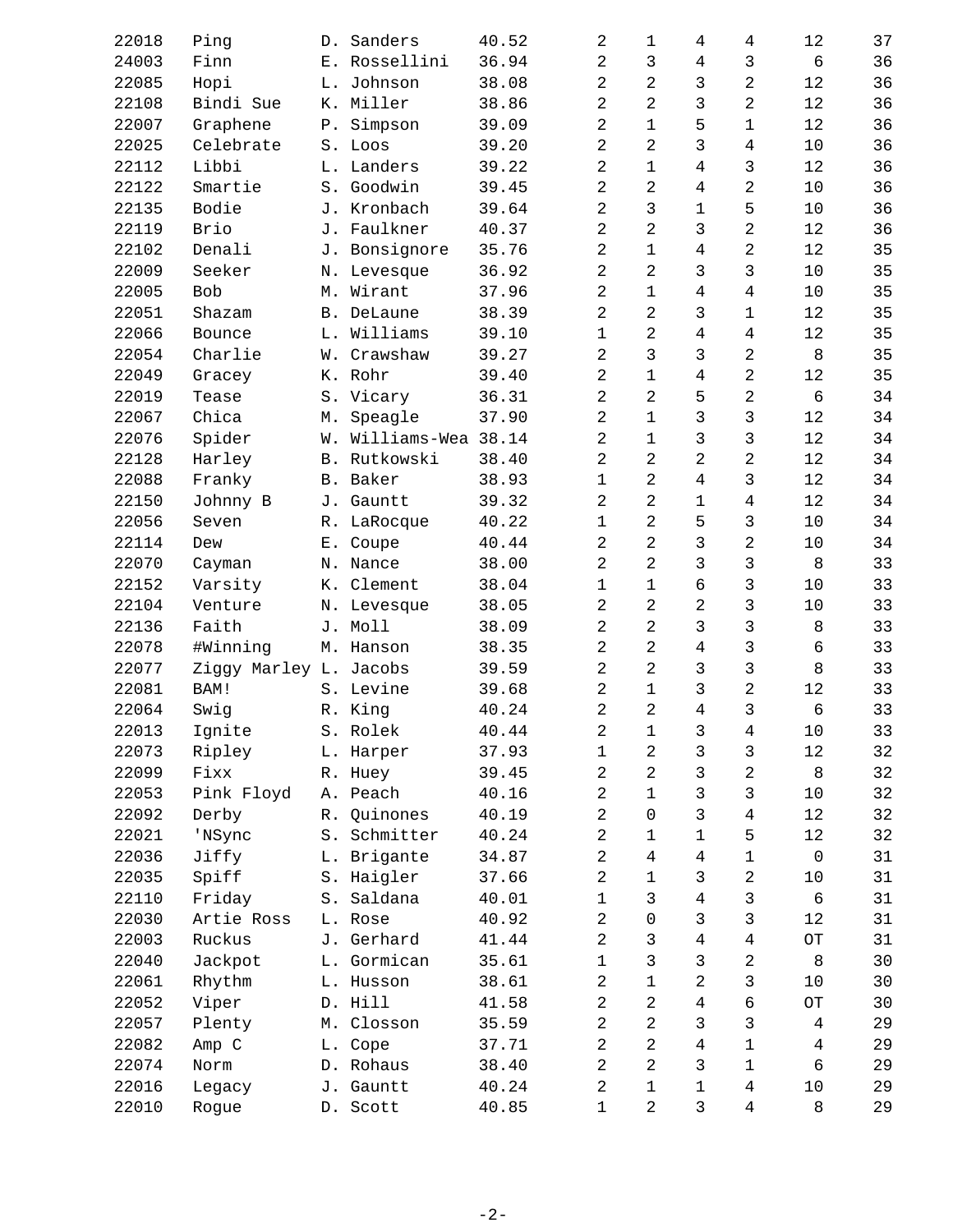| 22113 | Kelvin       |       | K. Moureaux    | 41.10   | 2              | 2              | 5              | 3           | OT                     | 29     |
|-------|--------------|-------|----------------|---------|----------------|----------------|----------------|-------------|------------------------|--------|
| 22117 | Jedi St      |       | J. Steinbach   | 41.46   | 2              | 2              | $\overline{4}$ | 5           | $\hbox{OT}$            | 29     |
| 22101 | Bo           |       | C. Bowers      | 35.36   | 0              | 4              | 5              | 2           | 4                      | 28     |
| 22043 | Beckett      |       | A. Popper      | 37.44   | $\overline{a}$ | $\mathbf 1$    | $\overline{2}$ | 3           | 8                      | 28     |
| 22006 | Shiver       |       | N. Hall        | 37.45   | $\overline{a}$ | $\Omega$       | 3              | 4           | 8                      | 28     |
| 22111 | Zim          |       | M. Behrens     | 38.19   | $\overline{2}$ | 3              | 3              | 3           | $\mathbf 0$            | 28     |
| 22094 | Flair        |       | A. Abbott      | 38.78   | $\mathbf{1}$   | $\mathbf{1}$   | $\overline{2}$ | 4           | 12                     | 28     |
| 22023 | Cassi        |       | L. Brigante    | 38.83   | $\overline{a}$ | $\mathbf{1}$   | $\mathbf{1}$   | $\mathbf 1$ | 12                     | 28     |
| 22020 | <b>Burst</b> | T.    | Smorch         | 33.27   | $\mathbf{1}$   | 3              | 5              | 3           | $\mathsf{O}\xspace$    | 27     |
| 22153 | Chapter      |       | A. Alfonso     | 36.98   | $\overline{c}$ | 2              | 2              | 5           | 2                      | 27     |
| 22042 | Remington    |       | C. Deen        | 37.83   | $\mathbf{1}$   | $\overline{2}$ | $\overline{4}$ | 2           | 6                      | 27     |
| 22151 | Beinn        |       | L. Medcraft    | 37.96   | $\overline{a}$ | 3              | $\overline{2}$ | 0           | 4                      | 27     |
| 22001 | Elvis        |       | T. Horn        | 38.08   | $\overline{a}$ | $\Omega$       | 3              | 3           | 8                      | 27     |
| 22105 | Pixie        |       | G. Carlson     | 40.22   | $\mathbf{1}$   | $\mathbf{1}$   | 3              | 3           | 10                     | 27     |
| 22086 | Ryker        |       | D. Spence      | 41.62   | $\overline{a}$ | $\overline{2}$ | 5              | $\mathbf 1$ | $\hbox{OT}$            | 27     |
| 22154 | Player       |       | L. Cope        | 37.73   | $\mathbf{1}$   | $\overline{2}$ | 3              | 3           | $\epsilon$             | 26     |
| 22140 | Mystery      |       | A. Reinkemeyer | 34.95   | $\overline{2}$ | $\overline{2}$ | 3              | 3           | $\Omega$               | 25     |
| 22031 | Pressa       |       | C. Atchison    | 41.89   | $\overline{a}$ | 2              | 3              | 3           | OT                     | 25     |
| 22095 | Ecru         |       | R. Horiuchi    | 42.62   | 2              | $\overline{2}$ | 3              | 3           | $\overline{\text{OT}}$ | 25     |
| 22024 | Score        |       | R. Thrift      | No Time | $\overline{a}$ | $\mathbf{1}$   | 3              | 6           | 16                     | 25     |
| 22097 | Fame         |       | J. Boggs       | 35.62   | $\overline{a}$ | $\mathbf{1}$   | 4              | 3           | $\mathbf 0$            | 24     |
| 22080 | Amp H        |       | S. Hughes      | 38.65   | $\overline{a}$ | $\mathbf{1}$   | 3              | 3           | $\overline{c}$         | 24     |
| 22041 | Wilson       |       | J. Arenson     | 41.30   | $\overline{2}$ | $\mathbf{1}$   | 3              | 5           | $\overline{\text{OT}}$ | 24     |
| 22148 | Keg          |       | K. Cetrulo     | 41.37   | $\overline{a}$ | $\mathbf 1$    | 3              | 5           | $\hbox{OT}$            | 24     |
| 22106 | Torque       |       | D. Cresswell   | 41.53   | $\overline{2}$ | 3              | 2              | $\mathbf 1$ | $\hbox{O}\hbox{T}$     | 24     |
| 22060 | Wynn         |       | C. Simpson     | 43.94   | $\mathbf{1}$   | 3              | 3              | 4           | $\hbox{OT}$            | 24     |
| 22132 | Nebraska     |       | A. Eifert      | 34.88   | $\mathbf{1}$   | 2              | $\overline{4}$ | 4           | $\mathsf{O}\xspace$    | 23     |
| 22072 | Mari         |       | J. Kurlander   | 35.54   | 0              | 4              | $\overline{4}$ | 3           | 0                      | 23     |
| 22037 | Nile         |       | J. York        | 35.97   | $\overline{a}$ | $\overline{2}$ | 3              | $\mathbf 1$ | $\mathbf 0$            | 23     |
| 22068 | P!nk         | $S$ . | Jacobs         | 39.48   | $\overline{a}$ | $\Omega$       | $\mathbf 1$    | 5           | 6                      | 23     |
| 22144 | Radler       |       | C. Egyed       | 41.66   | $\overline{a}$ | $\overline{2}$ | 2              | 3           | OT                     | 23     |
| 22017 | Moon B       |       | L. Bartol      | 42.11   | $\overline{2}$ | $\mathbf 1$    | 3              | 4           | OТ                     | 23     |
| 22083 | River        |       | D. McCormick   | 42.85   | $\mathbf{1}$   | 2              | 5              | 2           | OT                     | 23     |
| 22103 | Gracie       |       | E. Zieske      | 35.07   | 2              | 2              | 2              | 2           | 0                      | 22     |
| 22134 | Reese        |       | C. Ragan       | 39.92   | 2              | 0              | 4              | 2           | 2                      | 22     |
| 22146 | Fly          |       | K. Stinnett    | 41.69   | $\mathbf{1}$   | 2              | 3              | 5           | $\hbox{O}\hbox{T}$     | 22     |
| 22149 | Kaiden       | R.    | Taylor         | 42.58   | 0              | 4              | 4              | 2           | $\hbox{O}\hbox{T}$     | 22     |
| 24035 | Zipper       |       | S. Melko       | 44.32   | 2              | $\mathbf{1}$   | 3              | 3           | $\hbox{O}\hbox{T}$     | 22     |
| 22022 | Outspoken    |       | A. Peach       | 35.21   | $\overline{2}$ | $\mathbf{1}$   | 3              | 2           | 0                      | 21     |
| 22038 | Phoenix      |       | R. Holford     | 37.98   | 2              | $\mathbf{1}$   | $\overline{2}$ | 2           | 2                      | 21     |
| 22127 | Gypsy        |       | S. Knill       | 44.00   | 2              | $\mathbf{1}$   | 2              | 4           | $\hbox{O}\hbox{T}$     | 21     |
| 22047 | Wager F      |       | A. Fake        | No Time | $\overline{2}$ | 0              | 2              | 5           | $\,8\,$                | 19     |
| 22087 | Nakoma       |       | B. Anderson    | 36.32   | 0              | $\mathbf{1}$   | 2              | 3           | 8                      | 18     |
| 22062 | Bailey       |       | R. Seiter      | 41.22   | $\overline{2}$ | $\Omega$       | $\overline{2}$ | 4           | $\hbox{O}\hbox{T}$     | $18\,$ |
| 22118 | Boogie       |       | P. Friauf      | Absent  |                |                |                |             |                        |        |
| 22069 | Ariel Ray    |       | J. Chen        | Absent  |                |                |                |             |                        |        |

|              |                         |  | Opening: 27 seconds  Gamble: 14 seconds | 20 inch Judge: Val Reiner |  |         |                              |    |
|--------------|-------------------------|--|-----------------------------------------|---------------------------|--|---------|------------------------------|----|
|              | Place Armband Call Name |  | Handler                                 | Time                      |  |         | 5Pt 3Pt 2Pt 1Pt Gamble Score |    |
| $\mathbf{1}$ | 20018 P!nk              |  | J. Crank                                | 40.36                     |  | 2 3 4 5 | - 16                         | 48 |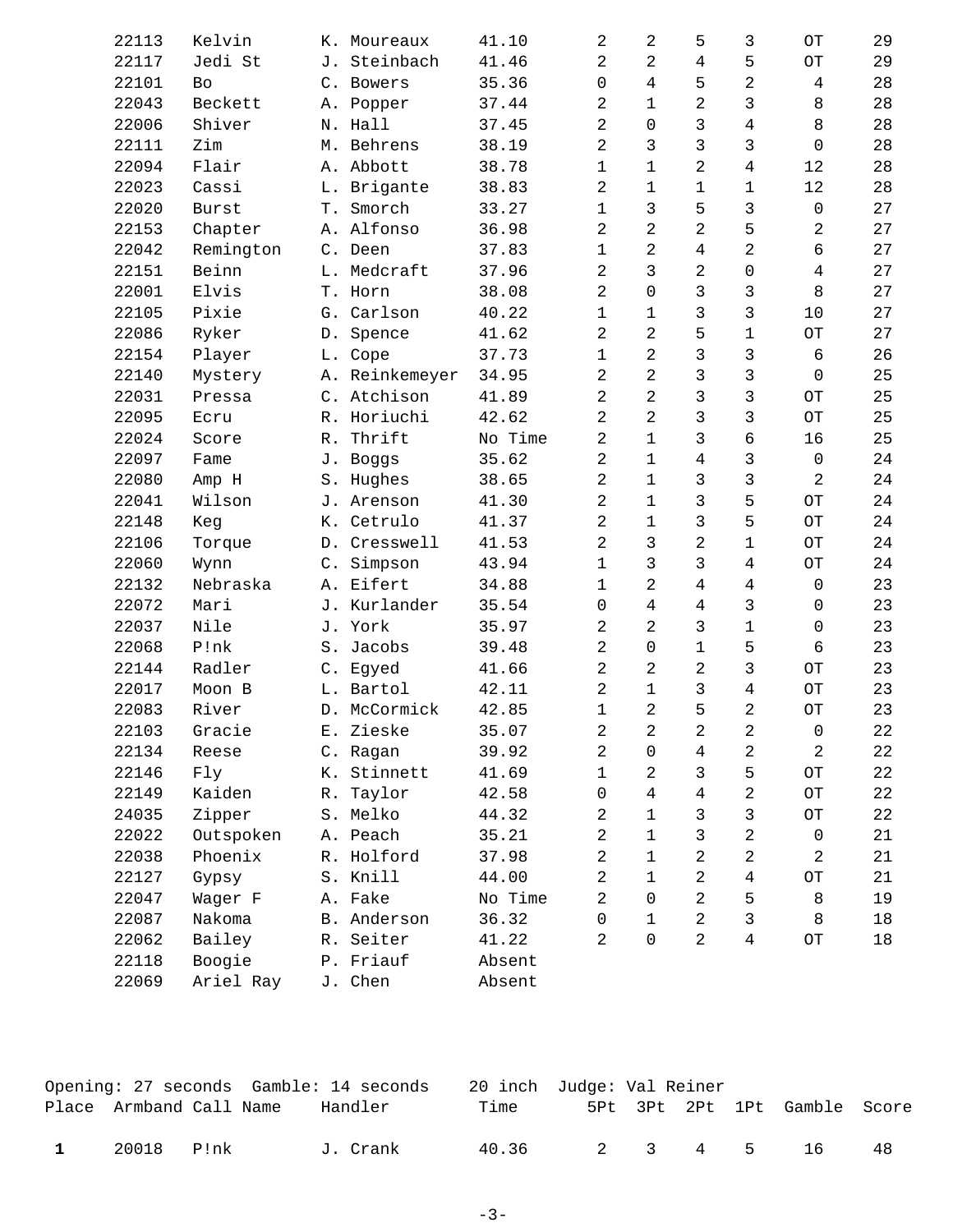| $\overline{\mathbf{2}}$ | 20070 | Athena                    |    | M. Barry              | 39.21 | 2              | 2              | $\overline{4}$ | 3              | 16                  | 43 |
|-------------------------|-------|---------------------------|----|-----------------------|-------|----------------|----------------|----------------|----------------|---------------------|----|
| 3                       | 20067 | Lyric                     |    | K. Kent               | 39.97 | 2              | $\mathbf{3}$   | 4              | 3              | 12                  | 42 |
| $\overline{\mathbf{4}}$ | 20058 | Glory                     |    | R. Downs              | 37.06 | $\overline{2}$ | 2              | 5              | 3              | 12                  | 41 |
| 5                       | 20021 | Vex W                     |    | L. Woodside           | 36.13 | 2              | 3              | 3              | 3              | $1\,2$              | 40 |
| 6                       | 20036 | Lagniappe                 | К. | Topham                | 39.79 | $\overline{2}$ | 2              | 5              | 2              | 12                  | 40 |
|                         | 20040 | Jetter                    |    | R. Marquez            | 40.40 | $\overline{2}$ | 3              | 3              | 3              | 12                  | 40 |
|                         | 20059 | Cheeky                    |    | M. Francis            | 38.39 | $\overline{2}$ | $\overline{2}$ | 5              | $\mathbf 1$    | 12                  | 39 |
|                         | 20056 | Abby                      |    | K. Ketner             | 38.63 | 2              | 2              | 5              | $\mathsf{3}$   | $10$                | 39 |
|                         | 20047 | Snips                     |    | D. Kurtz              | 36.36 | $\mathbf{1}$   | 4              | $\overline{a}$ | 5              | 12                  | 38 |
|                         | 20017 | Joss                      |    | L. Johns              | 37.45 | 2              | 3              | 2              | 5              | $10$                | 38 |
|                         | 20063 | Brilliant                 |    | C. Ragan              | 38.64 | $\overline{2}$ | $\mathbf{1}$   | $\overline{4}$ | 3              | 14                  | 38 |
|                         | 20013 | Crave                     |    | J. Siegel             | 39.57 | 0              | 4              | 5              | 2              | 14                  | 38 |
|                         | 20028 | Yuli                      |    | L. Greene             | 38.10 | 2              | $\overline{2}$ | 3              | 3              | $1\,2$              | 37 |
|                         | 20026 | Sunny                     | Х. | Zhou                  | 38.49 | 2              | 2              | 2              | 5              | 12                  | 37 |
|                         | 20007 | Tally                     |    | K. Nielsen            | 39.67 | $\mathbf{1}$   | 3              | 5              | 1              | 12                  | 37 |
|                         | 20035 | Fleur De Lis R. Culpepper |    |                       | 40.02 | 2              | $\mathbf{1}$   | 5              | $\overline{c}$ | $1\,2$              | 37 |
|                         | 20039 | Dance                     |    | M. Behrens            | 40.52 | $\overline{2}$ | 2              | 3              | $\mathsf{3}$   | 12                  | 37 |
|                         | 20068 | EPI                       |    | K. Barton             | 40.60 | 2              | 2              | 2              | 5              | 12                  | 37 |
|                         | 20037 | Legion                    |    | M. Kopka              | 38.30 | $\overline{2}$ | 3              | 4              | 3              | $\epsilon$          | 36 |
|                         | 20066 | Stun                      |    | M. Sheard             | 38.31 | $\mathbf{1}$   | 3              | 5              | $\overline{c}$ | $10$                | 36 |
|                         | 20038 | Elite                     |    | K. Brown              | 39.17 | $\Omega$       | 4              | 5              | 2              | $1\,2$              | 36 |
|                         | 20061 | Tease                     |    | J. Gerhard            | 39.51 | 0              | 4              | 3              | 6              | 12                  | 36 |
|                         | 20004 | Kindle                    | К. | Schaefer              | 39.83 | 2              | 2              | 2              | 6              | 10                  | 36 |
|                         | 20002 | Groovee                   |    | V. Duff               | 40.95 | $\overline{2}$ | $\overline{2}$ | $\overline{2}$ | $\overline{4}$ | 12                  | 36 |
|                         | 20016 | Ella                      |    | C. Holscher           | 40.17 | 2              | $\mathbf 1$    | 2              | б              | 12                  | 35 |
|                         | 20019 | Venus                     | J. | Sabraski              | 37.31 | $\Omega$       | 4              | 5              | $\overline{2}$ | 10                  | 34 |
|                         | 20079 | Mint                      |    | S. Duke               | 38.04 | 2              | 1              | 4              | 3              | 10                  | 34 |
|                         | 20022 | DeWalt                    |    | V. Madeiros           | 38.20 | $\overline{2}$ | $\mathbf 1$    | $\overline{a}$ | 5              | $1\,2$              | 34 |
|                         | 20051 | Kennedy                   |    | L. Eldred             | 39.88 | 2              | 2              | 3              | $\overline{c}$ | $10$                | 34 |
|                         | 20072 | Vex E                     |    | R. Evers              | 33.60 | 2              | 3              | 2              | 6              | 4                   | 33 |
|                         | 20001 | Shine                     | Η. | Jones                 | 38.01 | 0              | 3              | 5              | $\overline{c}$ | 12                  | 33 |
|                         | 20043 | Gimmick                   |    | A. Axford-Moore 38.13 |       | 2              | $\overline{c}$ | 2              | $\mathsf{3}$   | 10                  | 33 |
|                         | 20034 | Serina                    |    | W. Ji                 | 39.11 | $\mathbf{1}$   | $\overline{2}$ | 3              | $\overline{4}$ | 12                  | 33 |
|                         | 20030 | May-tal                   |    | L. Novick             | 40.34 | 0              | 3              | 5              | 2              | 12                  | 33 |
|                         | 20077 | Feist                     |    | V. Booth              | 40.69 | 2              | 1              | 3              | $\overline{4}$ | $10$                | 33 |
|                         | 20048 | Zoe                       |    | C. Anderson           | 37.83 | 0              | 4              | 2              | $\overline{4}$ | $1\,2$              | 32 |
|                         | 20032 | Kaya                      |    | G. Mortley            | 39.13 | 0              | 4              | 4              | 2              | $10$                | 32 |
|                         | 20042 | Damuraz                   | М. | Speagle               | 34.07 | 2              | 3              | 3              | 2              | 4                   | 31 |
|                         | 20025 | Gremlin                   |    | C. Bridgwood          | 38.73 | 2              | 2              | $\overline{a}$ | 1              | 10                  | 31 |
|                         | 20027 | Jenny                     |    | K. Mahan              | 40.04 | 2              | $\mathbf 1$    | $\overline{a}$ | $\overline{4}$ | $10$                | 31 |
|                         | 20023 | Honey Badger J. Lolich    |    |                       | 32.76 | 2              | 3              | 4              | 3              | $\mathsf{O}\xspace$ | 30 |
|                         | 20081 | Brisa                     |    | R. Martinez           | 39.74 | 2              | $\mathbf 1$    | $\overline{a}$ | 3              | $10$                | 30 |
|                         | 20029 | June                      |    | L. Hansen             | 40.19 | 0              | 3              | 6              | 3              | 6                   | 30 |
|                         | 20031 | Katy                      |    | F. Nitta              | 34.01 | 2              | 3              | 3              | $\overline{4}$ | 0                   | 29 |
|                         | 20053 | Hype                      |    | L. Slusher            | 35.46 | $\overline{2}$ | 2              | 4              | 1              | $\overline{4}$      | 29 |
|                         | 20014 | Fate                      |    | J. Yates              | 36.09 | 2              | 2              | 3              | 3              | $\overline{4}$      | 29 |
|                         | 20064 | Lucero                    |    | R. Segui              | 37.86 | 2              | $\mathbf 1$    | 4              | $\overline{c}$ | 6                   | 29 |
|                         | 20009 | The Cutter                |    | D. Scott              | 38.35 | 1              | 2              | 5              | 2              | 6                   | 29 |
|                         | 20008 | Banzai                    |    | A. Bordwell           | 37.72 | $\mathbf 0$    | 4              | 4              | 2              | 6                   | 28 |
|                         | 20049 | Kanna                     |    | M. Wakabayashi        | 35.47 | 2              | 2              | 3              | $\mathbf 1$    | $\overline{4}$      | 27 |
|                         | 20033 | Rayn                      |    | L. Bussing            | 38.55 | 0              | 2              | 4              | 3              | $10$                | 27 |
|                         | 20080 | Cheetah                   |    | K. Wilson             | 35.62 | 1              | 3              | $\overline{4}$ | $\overline{4}$ | $\mathsf{O}\xspace$ | 26 |
|                         |       |                           |    |                       |       |                |                |                |                |                     |    |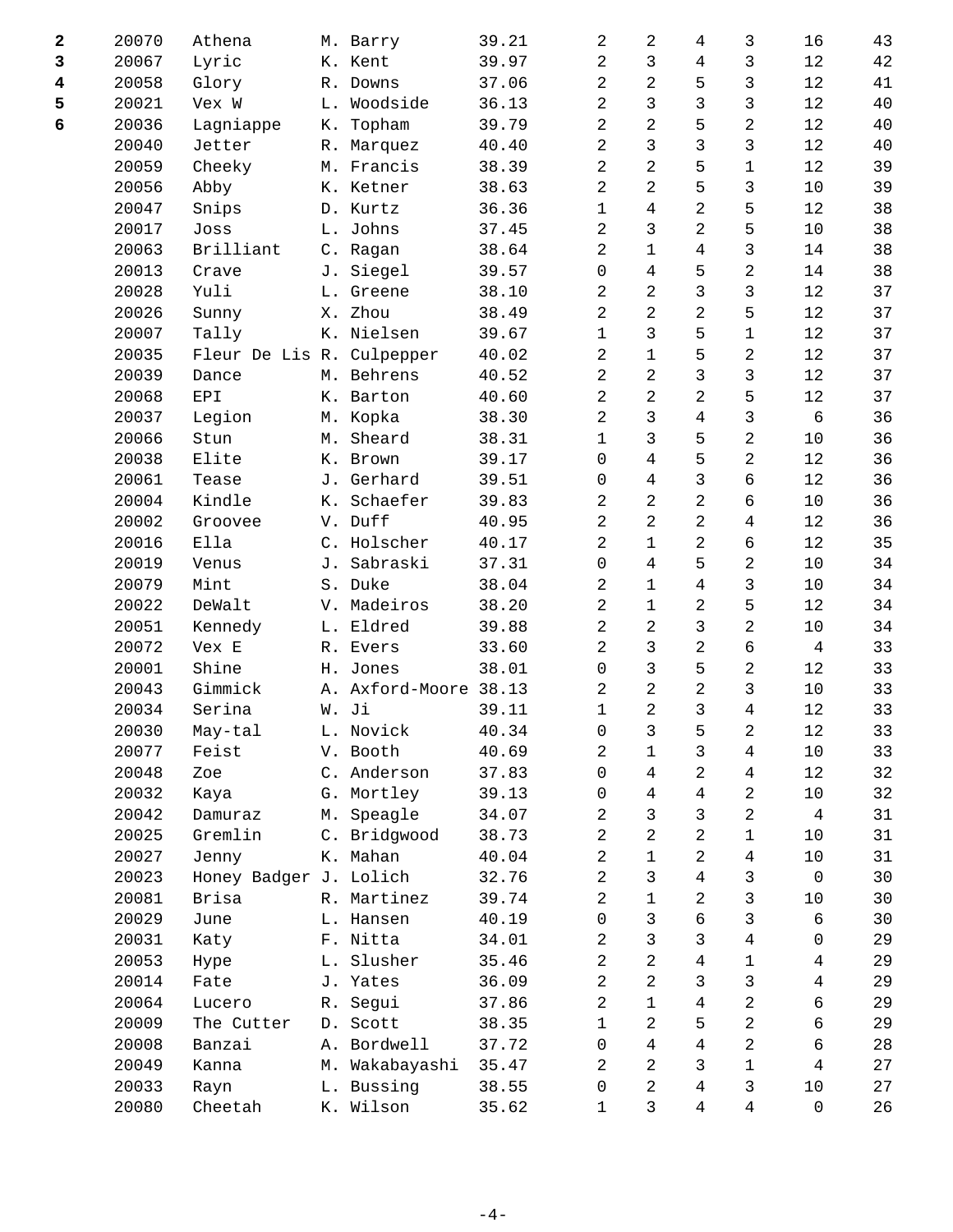| 20010 | Diva                |    | L. Slusher   | 39.72   | 1              | $\Omega$       | 3              | 2 | 12          | 25 |
|-------|---------------------|----|--------------|---------|----------------|----------------|----------------|---|-------------|----|
| 20052 | Kona                |    | J. Losey     | 39.82   | $\mathbf{1}$   | $\overline{2}$ | 4              | 2 | 4           | 25 |
| 20020 | Pixie Pig           |    | A. Bennett   | 40.85   | 0              | 1              | 5              | 2 | 10          | 25 |
| 20055 | Chica               |    | R. Chilibeck | 42.38   |                | 3              | 4              | 3 | OT          | 25 |
| 20011 | Moneypenny          |    | C. Holmes    | 38.60   | 2              | $\mathbf{1}$   | 4              | 1 | 2           | 24 |
| 20060 | Koda                |    | S. Harrison  | 40.08   | $\overline{2}$ | $\overline{2}$ | 2              | 4 | $\mathbf 0$ | 24 |
| 20024 | Talla               |    | S. Jones     | 41.52   |                | 3              | 4              | 2 | OT          | 24 |
| 20073 | Whit                |    | T. Fulmer    | 42.74   | $\overline{2}$ | 2              | 2              | 4 | OT          | 24 |
| 20069 | Sloane Ra C. Holmes |    |              | 37.09   | $\mathfrak{D}$ | $\overline{2}$ | $\overline{2}$ | 3 | $\Omega$    | 23 |
| 20062 | Brazen              |    | R. Huey      | No Time | $\overline{2}$ | $\mathbf{1}$   | 3              | 3 | $\mathbf 0$ | 22 |
| 20003 | Jaxon               |    | R. Kalmanson | 41.02   | 0              | 3              | 4              | 4 | OТ          | 21 |
| 20065 | Nuddge              |    | D. Smith     | 41.65   | $\overline{2}$ | $\Omega$       | 4              | 3 | OТ          | 21 |
| 20046 | Jelly Bel           |    | C. Laria     | 41.70   | $\overline{2}$ | $\Omega$       | 3              | 5 | OТ          | 21 |
| 20041 | Cinder              |    | K. Rogers    | 42.28   | $\mathbf 1$    | $\overline{2}$ | $\overline{4}$ | 2 | OТ          | 21 |
| 20015 | Leia                |    | A. Fake      | 40.01   | $\Omega$       | $\overline{2}$ | 4              | 2 | 4           | 20 |
| 20045 | Tesla               |    | L. Snyder    | 45.15   | 0              | 3              | 3              | 3 | OT          | 18 |
| 20075 | Velo                |    | M. Speagle   | Absent  |                |                |                |   |             |    |
| 20050 | Robin               |    | Z. Tang      | Absent  |                |                |                |   |             |    |
| 20006 | Zin                 | S. | Anderson     | Absent  |                |                |                |   |             |    |
|       |                     |    |              |         |                |                |                |   |             |    |

|                         | Opening: 33 seconds |                   |    | Gamble: 18 seconds | 10 inch | Judge: Val Reiner |                |                |                |        |       |
|-------------------------|---------------------|-------------------|----|--------------------|---------|-------------------|----------------|----------------|----------------|--------|-------|
| Place                   |                     | Armband Call Name |    | Handler            | Time    | 5Pt               | 3Pt            | 2Pt            | 1Pt            | Gamble | Score |
|                         |                     |                   |    |                    |         |                   |                |                |                |        |       |
| 1                       | 10005               | Maverick          |    | J. Gerhard         | 46.28   | $\overline{a}$    | 4              | 4              | 5              | 16     | 51    |
| $\overline{\mathbf{2}}$ | 10011               | Miley             |    | A. Abbott          | 45.27   | 2                 | 3              | 5              | $\overline{4}$ | 16     | 49    |
| 3                       | 10031               | Pink              |    | C. Hess            | 49.22   | $\mathbf 1$       | $\overline{4}$ | 5              | 3              | 18     | 48    |
| 4                       | 10017               | Race              |    | J. Poling          | 49.39   | $\mathbf 1$       | 3              | 5              | 5              | 18     | 47    |
|                         | 10019               | Hedy              |    | S. Cochran         | 44.24   | $\overline{a}$    | 4              | 5              | $\overline{2}$ | 12     | 46    |
|                         | 10018               | Lark              |    | B. Lynch           | 48.30   | $\overline{2}$    | 2              | 6              | 5              | 12     | 45    |
|                         | 10035               | Zen               |    | D. Fox             | 49.15   | $\overline{2}$    | $\overline{2}$ | 6              | 3              | 14     | 45    |
|                         | 10014               | Raz               |    | Y. Taquchi         | 46.68   | $\overline{2}$    | $\overline{2}$ | 5              | 3              | 14     | 43    |
|                         | 10002               | Beezer            |    | J. Rossi           | 46.93   | $\mathbf 1$       | 3              | 5              | 3              | 14     | 41    |
|                         | 10030               | Malibu            |    | A. Kajava          | 46.94   | $\mathbf 1$       | 3              | 6              | 3              | 12     | 41    |
|                         | 10015               | Exit              |    | S. Straub          | 43.87   | 2                 | $\mathbf 1$    | 6              | 5              | 10     | 40    |
|                         | 10010               | Paris             |    | B. Shay            | 50.56   | $\overline{a}$    | $\mathbf 1$    | $\overline{4}$ | 3              | 16     | 40    |
|                         | 10021               | Roxy              |    | I. White           | 49.78   | $\mathbf 1$       | 3              | $\overline{2}$ | 3              | 18     | 39    |
|                         | 10013               | CG Cinge          | G. | Miholics           | 46.19   | $\mathbf 0$       | 4              | 6              | $\overline{2}$ | 12     | 38    |
|                         | 10032               | What!             |    | T. Calvert         | 47.33   | 0                 | 5              | 3              | 5              | 12     | 38    |
|                         | 10008               | Dazzle            |    | M. Keating         | 47.52   | 2                 | 1              | 5              | $\overline{2}$ | 12     | 37    |
|                         | 10004               | Lenon             |    | H. Ito             | 42.79   | $\overline{2}$    | 3              | $\overline{2}$ | 5              | 8      | 36    |
|                         | 10026               | Nessie            |    | A. Lowry           | 47.03   | $\mathbf 1$       | 3              | 3              | 3              | 12     | 35    |
|                         | 10009               | Sushi             |    | J. Plamondon       | 45.75   | $\overline{a}$    | $\overline{2}$ | $\overline{4}$ | 4              | 6      | 34    |
|                         | 10022               | Terra             |    | K. Lai             | 48.23   | $\overline{2}$    | 2              | 3              | 2              | 10     | 34    |
|                         | 10007               | Spumoni           |    | K. Tyson           | 47.20   | $\mathbf 1$       | $\overline{2}$ | 3              | 4              | 12     | 33    |
|                         | 10024               | Sprinkles         |    | N. Cabrera         | 45.93   | $\mathbf{1}$      | $\overline{2}$ | 3              | 2              | 12     | 31    |
|                         | 10034               | Pippin            |    | L. Zich            | 46.21   | $\mathbf{1}$      | 2              | $\overline{2}$ | 4              | 12     | 31    |
|                         | 10012               | Jena              |    | R. Culpepper       | 44.86   | $\overline{a}$    | $\Omega$       | $\overline{3}$ | 6              | 6      | 28    |
|                         | 10027               | Kure              |    | M. Wakabayashi     | 51.96   | $\overline{a}$    | 3              | 4              | 1              | OТ     | 28    |
|                         | 10003               | Coco              |    | B. Bolger          | 45.46   | 0                 | $\overline{2}$ | 5              | 3              | 8      | 27    |
|                         |                     |                   |    |                    |         |                   |                |                |                |        |       |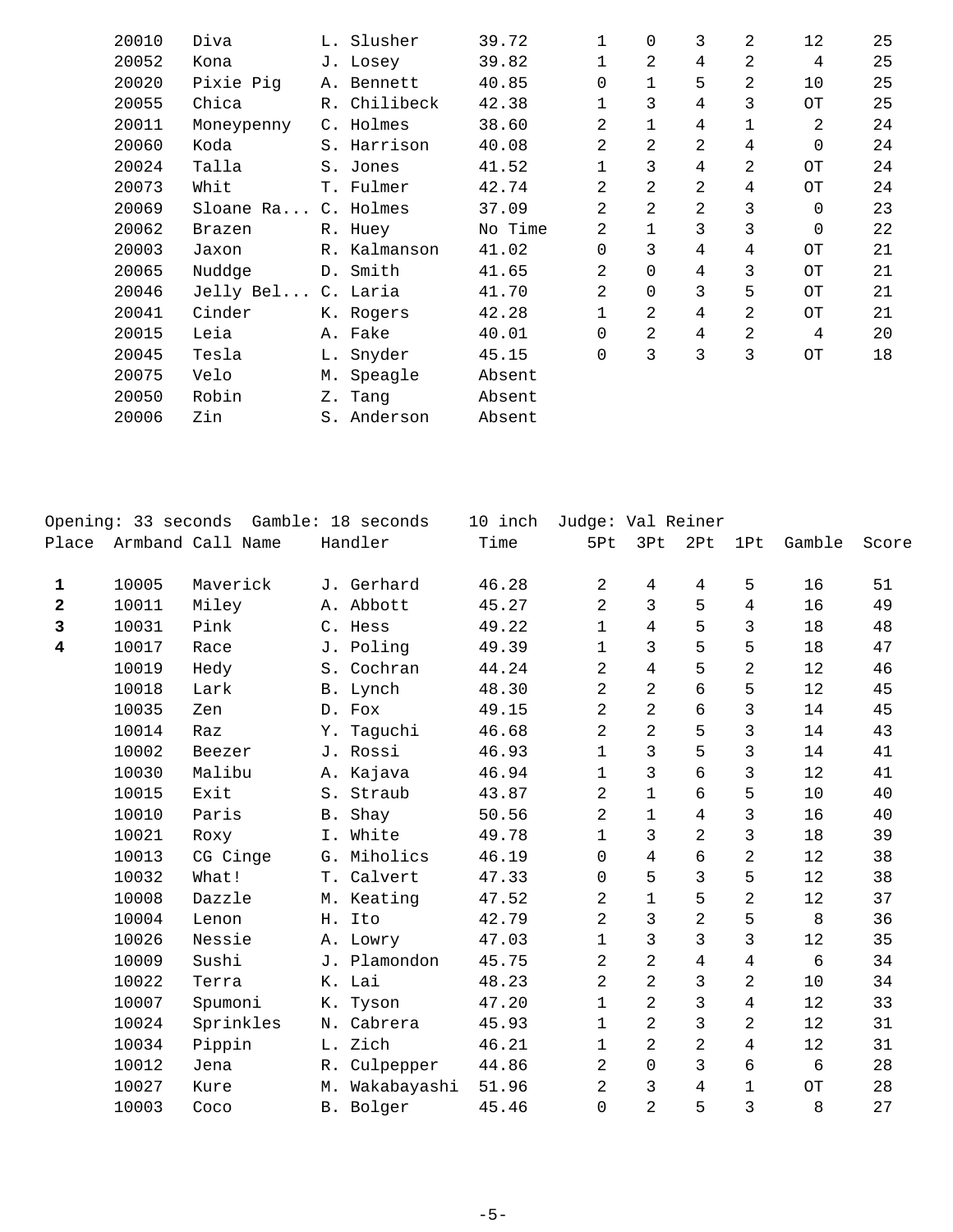| 10016<br>Bleu   | A. Bennett | 49.82         | 0 3 3 7 |  | $\sim$ 4 | 26  |
|-----------------|------------|---------------|---------|--|----------|-----|
| 10020<br>Rowan  | H. Witt    | 52.33 1 3 4 4 |         |  | OT       | -26 |
| 10025<br>Rabbit | R. Newman  | No Time       | 1 2 4 3 |  |          | -22 |

|                         |       | Opening: 27 seconds Gamble: 14 seconds |    |                       | 24 inch | Judge: Val Reiner   |                |                |                |                      |       |
|-------------------------|-------|----------------------------------------|----|-----------------------|---------|---------------------|----------------|----------------|----------------|----------------------|-------|
| Place                   |       | Armband Call Name                      |    | Handler               | Time    | 5Pt                 | 3Pt            | 2Pt            | 1Pt            | Gamble               | Score |
| 1                       | 24005 | Popeye                                 |    | K. Rueschenberg 38.86 |         | $\overline{a}$      | 3              | 5              | 2              | 16                   | 47    |
| $\mathbf{2}$            | 24010 | Ζ                                      |    | M. Barry              | 39.00   | $\overline{c}$      | $\overline{2}$ | $\overline{4}$ | $\overline{4}$ | 16                   | 44    |
| 3                       | 24016 | DareDevil                              |    | L. Pryse              | 38.76   | $\overline{a}$      | $\overline{2}$ | $\overline{4}$ | 3              | 16                   | 43    |
| $\overline{\mathbf{4}}$ | 24031 | Creed                                  |    | S. Brooks             | 37.96   | $\overline{2}$      | 3              | 4              | 3              | 12                   | 42    |
| 5                       | 24036 | Kenobi                                 |    | M. Badamo             | 36.63   | $\overline{2}$      | $\overline{a}$ | 5              | 3              | 12                   | 41    |
| 6                       | 24051 | Cash                                   |    | S. Connell            | 38.58   | $\overline{a}$      | 3              | $\overline{4}$ | 2              | 12                   | 41    |
|                         | 24043 | Rhydian                                |    | C. McKinney           | 39.15   | $\overline{a}$      | $\overline{2}$ | 5              | 3              | 12                   | 41    |
|                         | 24038 | Shibumi                                |    | L. Andrews            | 38.23   | $\overline{2}$      | 2              | 4              | 4              | 12                   | 40    |
|                         | 24009 | Lainey                                 |    | D. Rohaus             | 38.84   | $\overline{2}$      | 2              | 5              | 2              | 12                   | 40    |
|                         | 24008 | Mogly                                  |    | S. Straub             | 39.45   | $\overline{a}$      | $\mathsf{3}$   | $\overline{4}$ | $\mathbf{1}$   | 12                   | 40    |
|                         | 24015 | Westley                                |    | M. Metelko            | 40.48   | $\overline{a}$      | $\overline{2}$ | $\overline{4}$ | 3              | 12                   | 39    |
|                         | 24053 | Justice                                |    | L. Elson              | 40.52   | $\mathbf{1}$        | 4              | 4              | 2              | 12                   | 39    |
|                         | 24013 | Dezi                                   |    | L. Husson             | 40.32   | $\overline{a}$      | 3              | $\mathbf{1}$   | 5              | 12                   | 38    |
|                         | 24018 | Expo                                   |    | W. Sommer             | 40.61   | $\overline{a}$      | 2              | 3              | 3              | 12                   | 37    |
|                         | 24041 | Xarya                                  |    | S. Greenholt          | 38.37   | $\overline{a}$      | $\overline{2}$ | $\mathfrak{Z}$ | 4              | $10$                 | 36    |
|                         | 24030 | Usher                                  |    | A. Peach              | 38.89   | $\mathbf{1}$        | 4              | $\overline{2}$ | 3              | 12                   | 36    |
|                         | 24042 | Riot                                   |    | C. Moore              | 40.72   | 2                   | 2              | $\mathbf{1}$   | 5              | 12                   | 35    |
|                         | 24017 | Anubis                                 |    | K. Almasy             | 37.62   | $\mathsf{O}\xspace$ | $\overline{4}$ | $\overline{4}$ | 2              | $12$                 | 34    |
|                         | 24012 | Rascal                                 |    | P. Cinotto            | 37.98   | $\mathbf{1}$        | $\mathbf 1$    | 5              | 4              | 12                   | 34    |
|                         | 24034 | Rush                                   |    | T. Duncan             | 38.12   | $\overline{c}$      | $\mathbf 1$    | 3              | 3              | 12                   | 34    |
|                         | 24022 | Race'N                                 |    | N. Lende              | 38.45   | $\overline{a}$      | $\overline{a}$ | 3              | 2              | $10$                 | 34    |
|                         | 24045 | Simmer Down! M. Speagle                |    |                       | 38.64   | $\overline{a}$      | $\overline{a}$ | $\mathbf{3}$   | 2              | 10                   | 34    |
|                         | 24021 | Amigo                                  |    | G. Friedl             | 34.78   | $\overline{a}$      | $\overline{2}$ | $\overline{4}$ | 3              | 4                    | 31    |
|                         | 24033 | Truant                                 |    | C. Hornor             | 42.80   | $\overline{a}$      | $\overline{2}$ | 5              | 5              | $\mathbb T\mathbb O$ | 31    |
|                         | 24024 | Wycked                                 |    | L. Goguen             | 33.55   | $\overline{a}$      | $\overline{a}$ | $\mathbf{3}$   | 4              | 4                    | 30    |
|                         | 24028 | Rocky                                  |    | R. Carlson            | 32.07   | $\overline{a}$      | $\overline{4}$ | $\overline{a}$ | 3              | $\mathbf 0$          | 29    |
|                         | 24004 | Lady                                   |    | M. Addison            | 38.73   | $\mathsf{O}\xspace$ | $\mathbf{3}$   | 5              | 2              | 8                    | 29    |
|                         | 24027 | Solo                                   |    | A. Castro             | 39.46   | 2                   | $\mathbf 1$    | $\mathbf{1}$   | 2              | 12                   | 29    |
|                         | 24044 | Burton                                 |    | X. Yao                | 40.51   | $\overline{a}$      | 0              | 0              | 5              | 14                   | 29    |
|                         | 24025 | Gambit                                 |    | A. Nottestad          | 35.16   | $\overline{a}$      | 3              | $\overline{2}$ | 5              | $\mathbf 0$          | 28    |
|                         | 24001 | Bang                                   |    | M. Martimo            | 43.10   | $\overline{a}$      | $\overline{a}$ | $\mathsf{3}$   | 5              | $\hbox{OT}$          | 27    |
|                         | 24055 | Zenn                                   |    | K. Holik              | 35.32   | $\mathbf{2}$        | 2              | 3              | 4              | 0                    | 26    |
|                         | 24020 | Luca                                   | Α. | Morimi                | 37.79   | $\overline{c}$      | 2              | 3              | 2              | 2                    | 26    |
|                         | 24002 | Moana                                  | Ν. | Sugimoto              | 38.05   | 2                   | 2              | 4              | 2              | $\Omega$             | 26    |
|                         | 24014 | Halliah                                | J. | Gauthier              | 41.18   | 2                   | $\mathbf{1}$   | 4              | 5              | $\hbox{O}\hbox{T}$   | 26    |
|                         | 24011 | Chevy                                  | J. | Lyle                  | 41.03   | $\overline{a}$      | 2              | 3              | 3              | $\hbox{O}\hbox{T}$   | 25    |
|                         | 24048 | Clip                                   | R. | Sutherland            | 41.21   | 2                   | 2              | 3              | 3              | $\hbox{O}\hbox{T}$   | 25    |
|                         | 24058 | Venom                                  | Τ. | Mitchell              | 42.03   | $\overline{a}$      | 2              | 3              | 3              | $\hbox{O}\hbox{T}$   | 25    |
|                         | 24029 | Jake                                   |    | J. Marcus             | 35.97   | $\mathbf{1}$        | 2              | 5              | 3              | 0                    | 24    |
|                         | 24040 | Dodge                                  |    | D. Pubillones         | 42.08   | $\overline{c}$      | $\mathbf{1}$   | 4              | 3              | $\hbox{O}\hbox{T}$   | 24    |
|                         | 24052 | Alex                                   | Ε. | James                 | 42.13   | $\overline{c}$      | 2              | 3              | 2              | $\hbox{O}\hbox{T}$   | 24    |
|                         | 24037 | Knack                                  |    | S. Dos                | 42.48   | $\overline{a}$      | $\mathbf 1$    | $\overline{4}$ | 3              | $\hbox{O}\hbox{T}$   | 24    |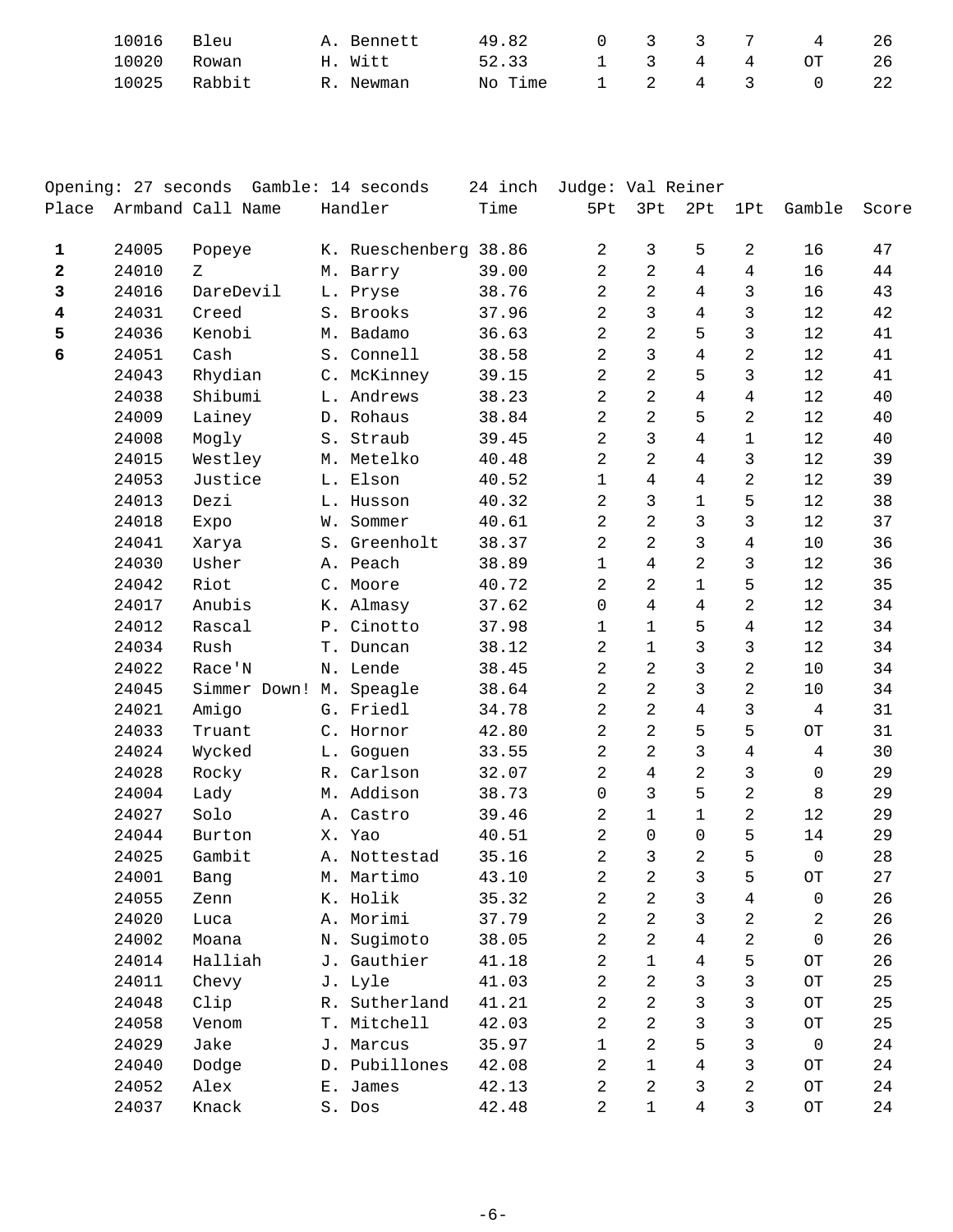| 24006 Sly   |      |                          |        |  |  | 16 |
|-------------|------|--------------------------|--------|--|--|----|
| 24054 Heist |      | N. Fischer        Absent |        |  |  |    |
| 24047       | Loka | S. Tumanova              | Absent |  |  |    |

|                         |       | Opening: 30 seconds Gamble: 16 seconds |    |              | 16 inch | Judge: Val Reiner |                |                |                |             |       |
|-------------------------|-------|----------------------------------------|----|--------------|---------|-------------------|----------------|----------------|----------------|-------------|-------|
| Place                   |       | Armband Call Name                      |    | Handler      | Time    | 5Pt               | 3Pt            | 2Pt            | 1Pt            | Gamble      | Score |
| 1                       | 16049 | Prize                                  |    | K. Moureaux  | 41.01   | $\sqrt{2}$        | 3              | 5              | 3              | 16          | 48    |
| 2                       | 16002 | Maddie                                 |    | J. Williams  | 41.83   | $\mathbf{1}$      | $\overline{2}$ | $\overline{7}$ | $\mathfrak{Z}$ | 18          | 46    |
| 3                       | 16017 | Teddy                                  |    | S. Lohrer    | 42.69   | 2                 | $\mathbf{3}$   | $\mathsf{3}$   | 5              | 14          | 44    |
| $\overline{\mathbf{4}}$ | 16007 | Tempest                                |    | J. Reilly    | 44.95   | $\overline{a}$    | $\overline{2}$ | $\overline{4}$ | 3              | 16          | 43    |
| 5                       | 16041 | Tempo                                  | Τ. | McClung      | 45.36   | $\mathbf{1}$      | $\overline{a}$ | 5              | 4              | 18          | 43    |
| 6                       | 16028 | Streak                                 |    | S. Crank     | 41.31   | 2                 | $\overline{2}$ | 4              | 5              | 12          | 41    |
|                         | 16021 | Brodie                                 |    | E. Robinson  | 41.37   | $\overline{a}$    | $\overline{2}$ | $\overline{4}$ | 5              | 12          | 41    |
|                         | 16044 | Andreu                                 |    | K. McGuire   | 39.99   | 2                 | $\overline{3}$ | $\overline{3}$ | 3              | 12          | 40    |
|                         | 16014 | Decker                                 |    | R. Newman    | 43.10   | $\mathbf{1}$      | $\overline{2}$ | 5              | 5              | 14          | 40    |
|                         | 16025 | Anthem                                 |    | D. Lombard   | 43.45   | $\mathbf{1}$      | $\mathbf{1}$   | 5              | 4              | 18          | 40    |
|                         | 16045 | Zivi                                   |    | J. Kozma     | 43.98   | $\mathbf{1}$      | $\mathsf{3}$   | $\overline{4}$ | 2              | 16          | 40    |
|                         | 16056 | Jillaroo                               |    | H. Smith     | 45.47   | 0                 | 4              | 5              | 2              | 16          | 40    |
|                         | 16034 | Fuji                                   |    | M. Powers    | 40.06   | 0                 | $\overline{4}$ | 5              | 5              | 12          | 39    |
|                         | 16051 | Della                                  |    | D. Jacques   | 39.13   | 2                 | $\mathsf{3}$   | $\overline{a}$ | 5              | 10          | 38    |
|                         | 16012 | Swindle                                |    | A. Beasley   | 39.36   | $\overline{a}$    | $\mathsf{3}$   | $\overline{4}$ | 5              | $\sqrt{6}$  | 38    |
|                         | 16032 | Jet                                    |    | A. Spitters  | 42.84   | $\mathbf{1}$      | $\overline{2}$ | 5              | 5              | 12          | 38    |
|                         | 16020 | Squirrel                               |    | K. Gloor     | 39.26   | 1                 | 3              | $\overline{4}$ | 3              | 12          | 37    |
|                         | 16011 | Deacon                                 |    | E. Blanchard | 43.70   | 2                 | $\mathbf{1}$   | 3              | 4              | 14          | 37    |
|                         | 16024 | Motown                                 |    | S. Bekaert   | 41.90   | 2                 | $\mathbf{1}$   | $\mathfrak{Z}$ | 5              | 12          | 36    |
|                         | 16039 | Rev                                    |    | M. Brown     | 42.71   | $\mathbf{1}$      | $\overline{a}$ | 5              | 5              | $10$        | 36    |
|                         | 16033 | Char-Lee                               |    | M. Maeda     | 43.53   | 2                 | 2              | 3              | 2              | 12          | 36    |
|                         | 16009 | Switch                                 |    | K. Rogers    | 41.53   | 1                 | $\overline{2}$ | $\overline{4}$ | 4              | 12          | 35    |
|                         | 16016 | Journey                                |    | A. Petrochko | 42.80   | 2                 | $\mathbf{1}$   | $\overline{a}$ | 6              | $12$        | 35    |
|                         | 16030 | Polka-Dot                              |    | E. Evans     | 39.14   | 0                 | $\mathbf{3}$   | 6              | $\mathsf{3}$   | $10$        | 34    |
|                         | 16027 | Ratchet                                |    | N. Cush      | 41.67   | $\mathbf{1}$      | $\overline{2}$ | $\overline{4}$ | $\mathbf{3}$   | 12          | 34    |
|                         | 16047 | Maybe                                  |    | M. Bishop    | 43.96   | $\mathbf{1}$      | $\mathbf{1}$   | 6              | $\overline{c}$ | 12          | 34    |
|                         | 16036 | Triton                                 |    | A. Fink      | 44.80   | 2                 | $\overline{2}$ | $\overline{a}$ | 2              | 12          | 34    |
|                         | 16019 | Shadow                                 |    | H. Benson    | 44.82   | $\overline{a}$    | $\overline{2}$ | $\mathfrak{Z}$ | $\overline{4}$ | 8           | 34    |
|                         | 16006 | Capt'n Kirk                            |    | C. Warren    | 42.35   | $\mathbf 0$       | $\overline{4}$ | 5              | 3              | 8           | 33    |
|                         | 16035 | Snafu                                  |    | P. Reid      | 40.50   | 2                 | 3              | 4              | 2              | 2           | 31    |
|                         | 16043 | Brittan                                |    | J. Cowger    | 43.79   | $\Omega$          | 4              | $\overline{a}$ | $\mathsf{3}$   | $12$        | 31    |
|                         | 16022 | Krieger                                |    | J. Massey    | 44.31   | 0                 | 4              | 4              | 2              | 8           | 30    |
|                         | 16059 | Pawley                                 |    | A. Cook      | 44.59   | 0                 | 1              | 5              | 4              | 12          | 29    |
|                         | 16029 | Colt                                   | J. | Thomas       | 46.76   | 2                 | 3              | 3              | 4              | $\hbox{OT}$ | 29    |
|                         | 16042 | Blanche                                |    | K. Grace     | 40.75   | 0                 | 3              | 4              | 2              | 8           | 27    |
|                         | 16037 | Indi                                   |    | C. Brew      | 45.07   | 2                 | $\mathbf 1$    | 2              | 2              | 8           | 27    |
|                         | 16046 | Moose                                  |    | Y. Amano     | 46.62   | 2                 | 1              | 5              | 4              | $\hbox{OT}$ | 27    |
|                         | 16004 | Tuukka                                 | L. | Thibodeau    | 46.45   | 2                 | 1              | 4              | 5              | $\hbox{OT}$ | 26    |
|                         | 16026 | Mambo                                  |    | J. Ramirez   | 39.17   | 2                 | 1              | 1              | 4              | 6           | 25    |
|                         | 16013 | Codex                                  |    | T. Roth      | 41.94   | 0                 | 3              | $\overline{a}$ | 4              | 8           | 25    |
|                         | 16038 | Jubilee                                |    | P. Pantojas  | 40.37   | 0                 | 2              | 3              | 4              | 6           | 22    |
|                         | 16048 | Beemer                                 | S. | Schmidt      | 43.10   | 1                 | 3              | 3              | 2              | 0           | 22    |